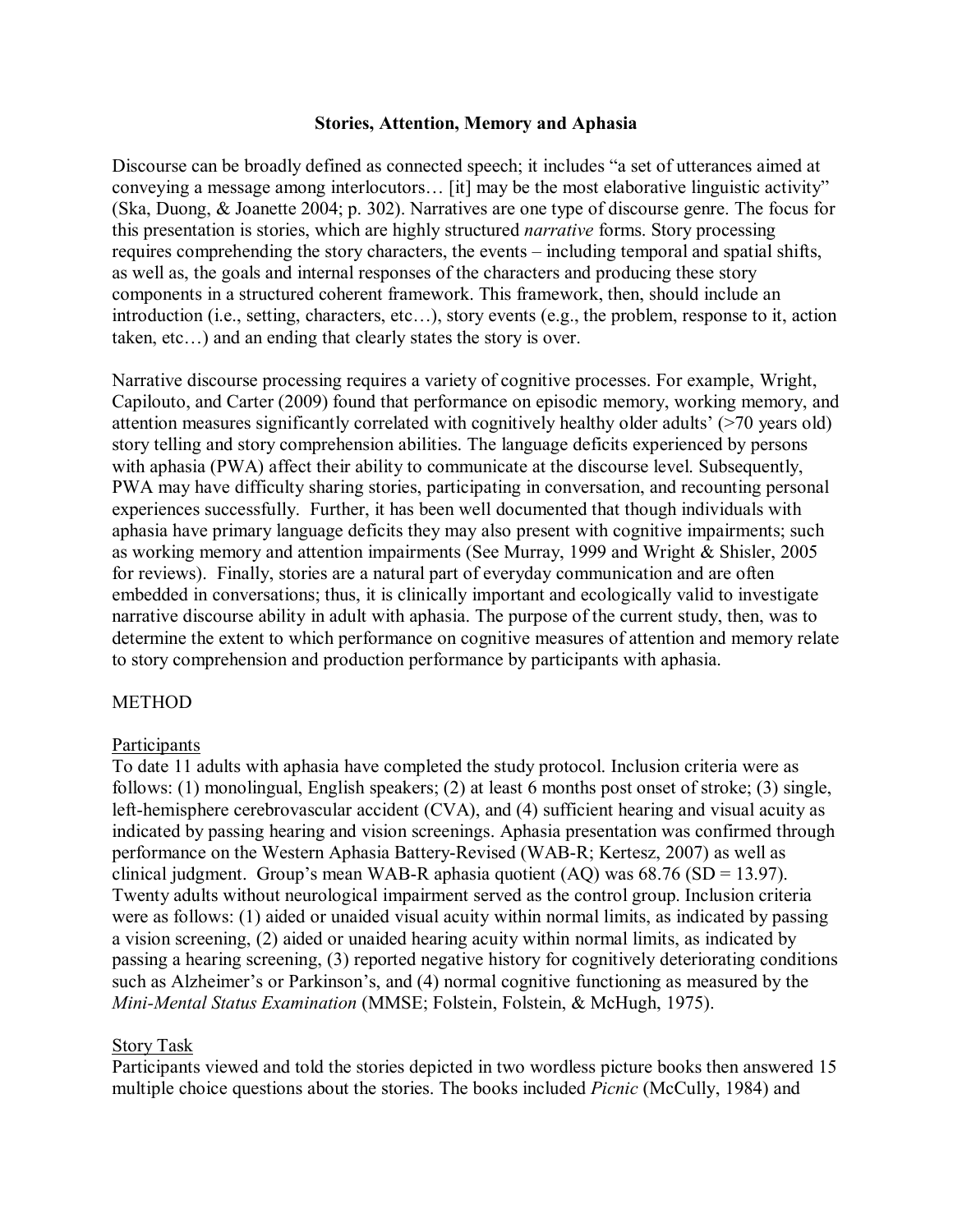*Good Dog Carl* (Day, 1985). The comprehension questions were comprised of factual and inferencing questions. Question development included feasibility testing to: (a) ensure questions could not be answered correctly above chance level without viewing the stimulus; (b) determine appropriateness of question and possible choices; and (c) ensure random presentation of questions did not bias an individual's response.

# Language Measure: Story Proposition Analysis

All story tellings were orthographically transcribed from the audio or video recordings by research assistants. Ten percent of the story tellings were randomly selected for a second transcription to determine inter-rater and intra-rater word-by-word agreement; agreements were greater than 90%. To measure participants' story telling performance the number of story propositions conveyed for each story was determined. Participants' stories were compared to an *a priori* list of story propositions. The purpose of the story proposition analysis was to measure participants' accuracy and completeness for telling the story depicted in each wordless picture book. Inter- and intra-rater agreement for coding story propositions was calculated for 10% of the transcribed samples. All agreements were above 90%.

## Cognitive Measures

For the participants with aphasia, the attention and memory measures were modified to account for right-sided weaknesses as well as spoken language requirements. To estimate attention ability, the Comprehensive Trail Making Test (CTMT; Reynolds, 2002) was administered. However, because PWA may have weakness in their writing hand or may have to use their nondominant hand to complete the task, we used participants' completion time on Trail 1 as their baseline performance and subtracted that time from their completion time on Trail 5. The time, Trail 5 – Trail 1, served as the recorded score. Portions of the *Wechsler Memory Scale –III* (WMS-III; Wechsler, 1997) were administered to estimate participants' working memory and episodic memory ability.

# RESULTS

Preliminary analyses were performed to determine that participant groups did not differ for age and years of education completed. The groups did not differ for age,  $t(29) = .22$ ,  $p = .83$ , or years of education completed,  $t(29) = 1.39$ ,  $p = .18$ .

Prior to identifying group differences on the story proposition measure, performance on the story propositions for the control group were inspected to determine which propositions were conveyed by at least 70% of the control participants. Nine story propositions for *Picnic* and 13 story propositions for *Good Dog Carl* met this criterion. An unpaired t-test was performed to compare total number of story propositions conveyed across stories. The control group conveyed significantly more story propositions compared to the aphasia group,  $t(28) = 10.81$ ,  $p < .0001$ . Performance on the comprehension task was also compared. The control group performed significantly better on the comprehension measure (combined for both stories) compared to the aphasia group,  $t(26) = 2.76$ ,  $p < .05$ .

To address the study purpose, Pearson correlation coefficients were calculated to determine the relationship among the aphasia group's performance on the cognitive measures and the story